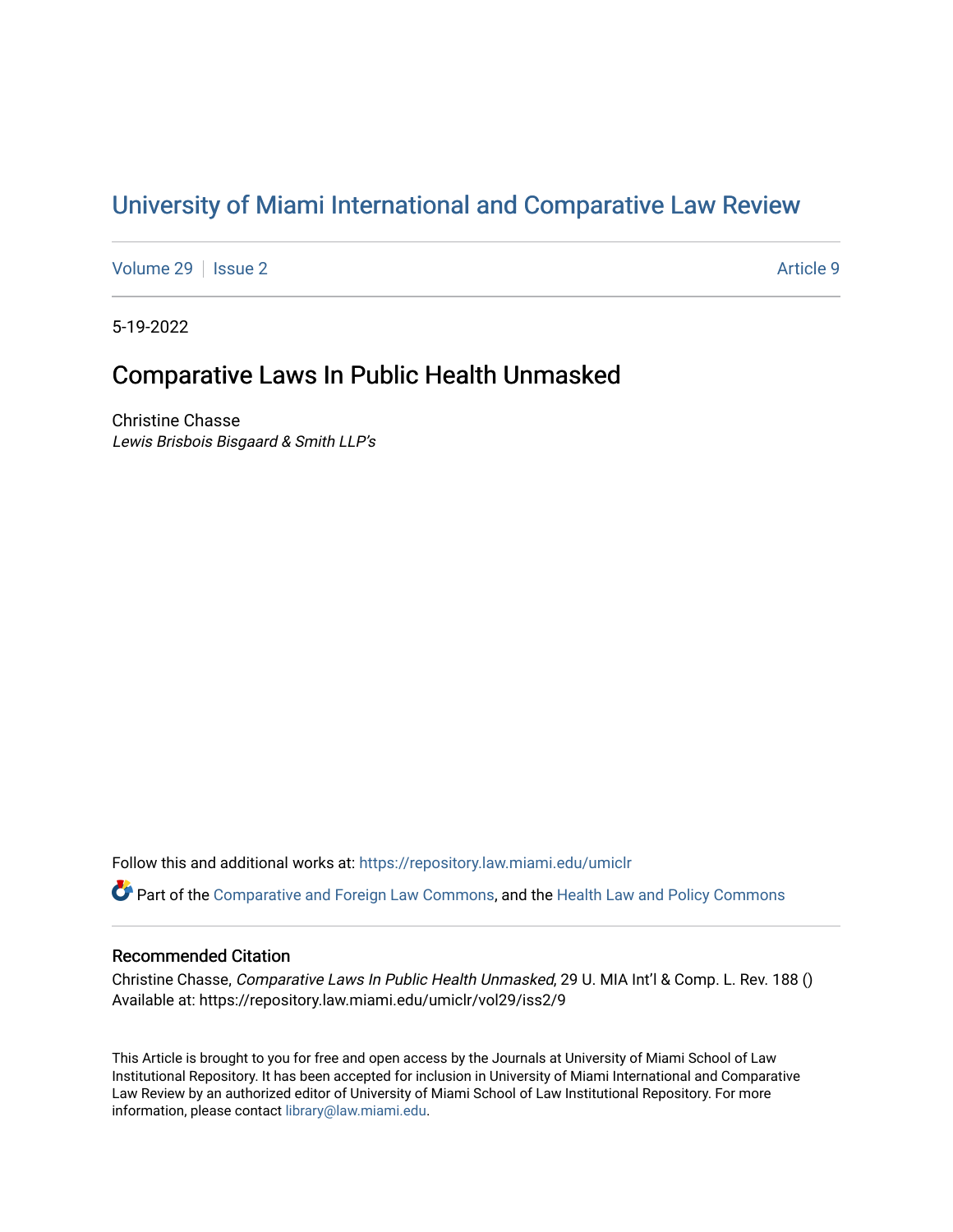#### **COMPARATIVE LAWS IN PUBLIC HEALTH UNMASKED**

*Christine Chasse RN, JD MSN, NE-C\**

#### **ABSTRACT**

The COVID-19 pandemic lay bare the vulnerabilities of some countries' public health responses and praise for others. Comparative law review in public health responses may glean lessons for the United States. For example, the United States had not had a pandemic of this magnitude in over a century and was reluctant to institute early masking policies. Meanwhile, the world raced for a COVID-19 vaccine. This begs the question of who will take the vaccine. Will — or can governments force their citizens to be inoculated? Global comparisons in personal liberty, freedom, bodily autonomy, and how to parent intersect at the right to (or not to) mask and vaccinate debate. This Comment compares laws with various countries against a cultural and political backdrop, such as masking differences in the East and West, vaccines and the resurgence of eradicated diseases in the United States, how an authoritative, military dictatorship in Argentina implemented vaccine laws on its citizens, and how the past atrocities the people of the Democratic Republic of the Congo faced is influencing their vaccination rates and subsequent measles and Ebola virus outbreaks today. These global problems require global solutions.

<sup>\*</sup> Author is an Associate at Lewis Brisbois Bisgaard & Smith LLP's Dallas office in the healthcare litigation section. She is also a registered nurse. The author wants to thank Olivia Justice Countryman for her editing assistance and the student editors at the University of Miami International and Comparative Law Review. Finally, she wants to thank her spouse, Jing, and her children, Sonia and Orion, for their love and patience.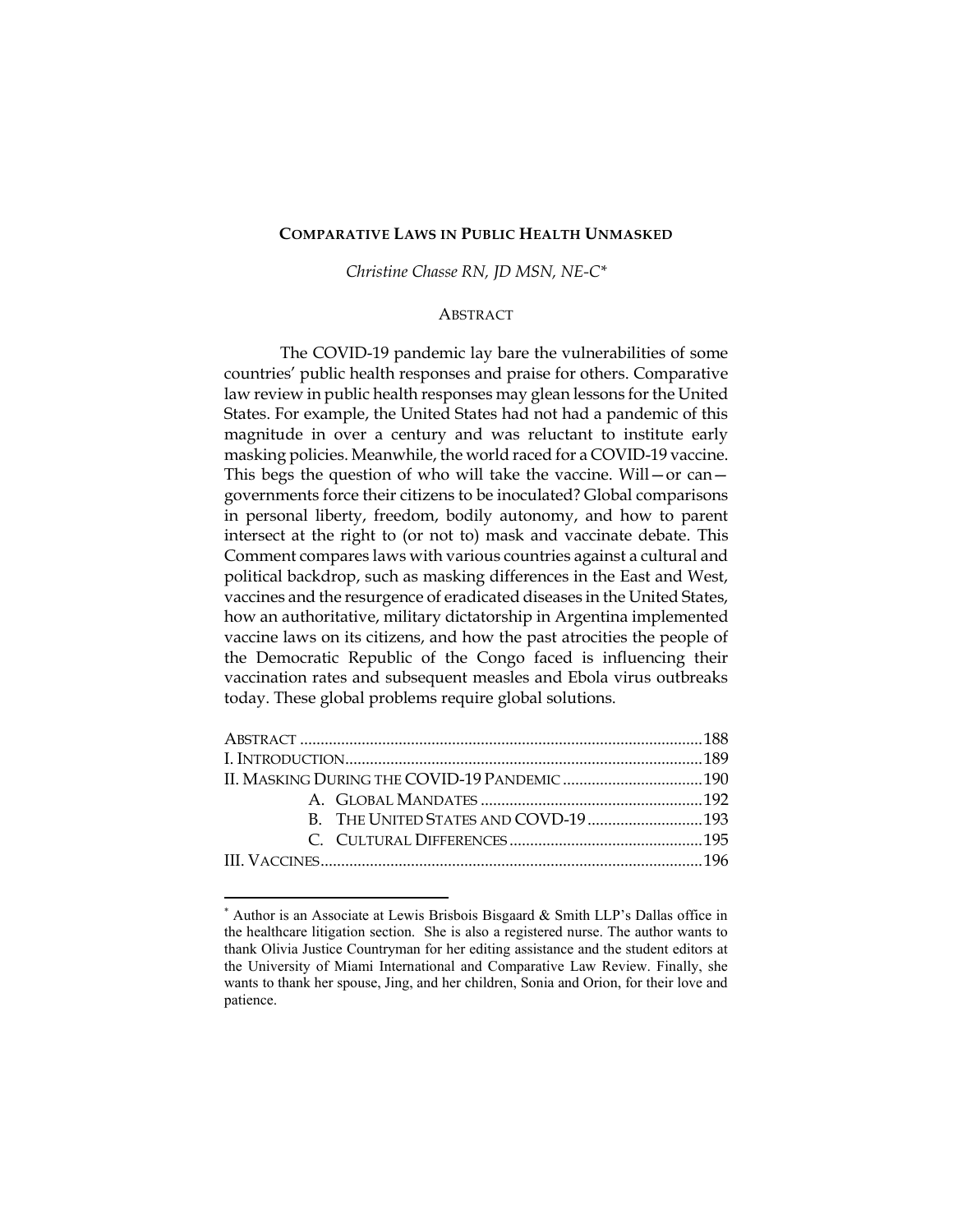| C. THE DEMOCRATIC REPUBLIC OF THE CONGO 201 |
|---------------------------------------------|
|                                             |

#### I. INTRODUCTION

In light of the 2019 Novel Coronavirus (COVID-19), which we are still in the midst of, it has become clear that a coordinated global response to infectious viruses is imperative. Despite scientific evidence and official advice regarding the safety of masking and vaccination, some governments and their citizens remain unconvinced about the safety and efficacy of those measures.<sup>1</sup> Why some nations and its citizens are open to preventative health measures and others are not goes well beyond science. Rather, this is a global phenomenon with many concepts in tandem, including the way global citizens interact with each other as parents and professionals, their laws, culture and history, the debate over evidence, and finally, personal liberties.<sup>2</sup>

But first, some insight into comparative law. "The essence of comparative law is the act of comparing the law of one country to . . . another."<sup>3</sup> The key act in comparing foreign laws is assessing how the laws are similar and how they are different.<sup>4</sup> Additionally, law is nestled within the backdrop of the country's culture. There are practical applications for comparative health laws. First, policies developed abroad may not have been tried yet and offer multiple choices for governments to consider. Second, another practical application is that health care leaders should consider the experience of other countries in an effort to improve current and future pandemic responses. And lastly, pandemics, by definition, are worldwide problems: viruses travel, and they have no borders. For example, the

<sup>1</sup> *See* Tessa Wong, *Coronavirus: Why some countries wear face masks and others don't*, BBC NEWS (May 12, 2020), https://www.bbc.com/news/world-52015486.

<sup>2</sup> *See* Gabriela Irrazábal, *Derecho a la salud* versus *objeción de conciencia en la Argentina*, REVISTA BIOÉTICA (Jan. 10, 2020), https://www.scielo.br/scielo.php? script=sci\_arttext&pid=S1983-80422019000400728&tlng=es; Wong, *supra* note 2. <sup>3</sup> *See* Edward J. Eberle, *The Method and Role of Comparative Law*, Wash U. Global

Studies L. Rev, 8, 13, (Jan. 2009). <sup>4</sup> *See id*.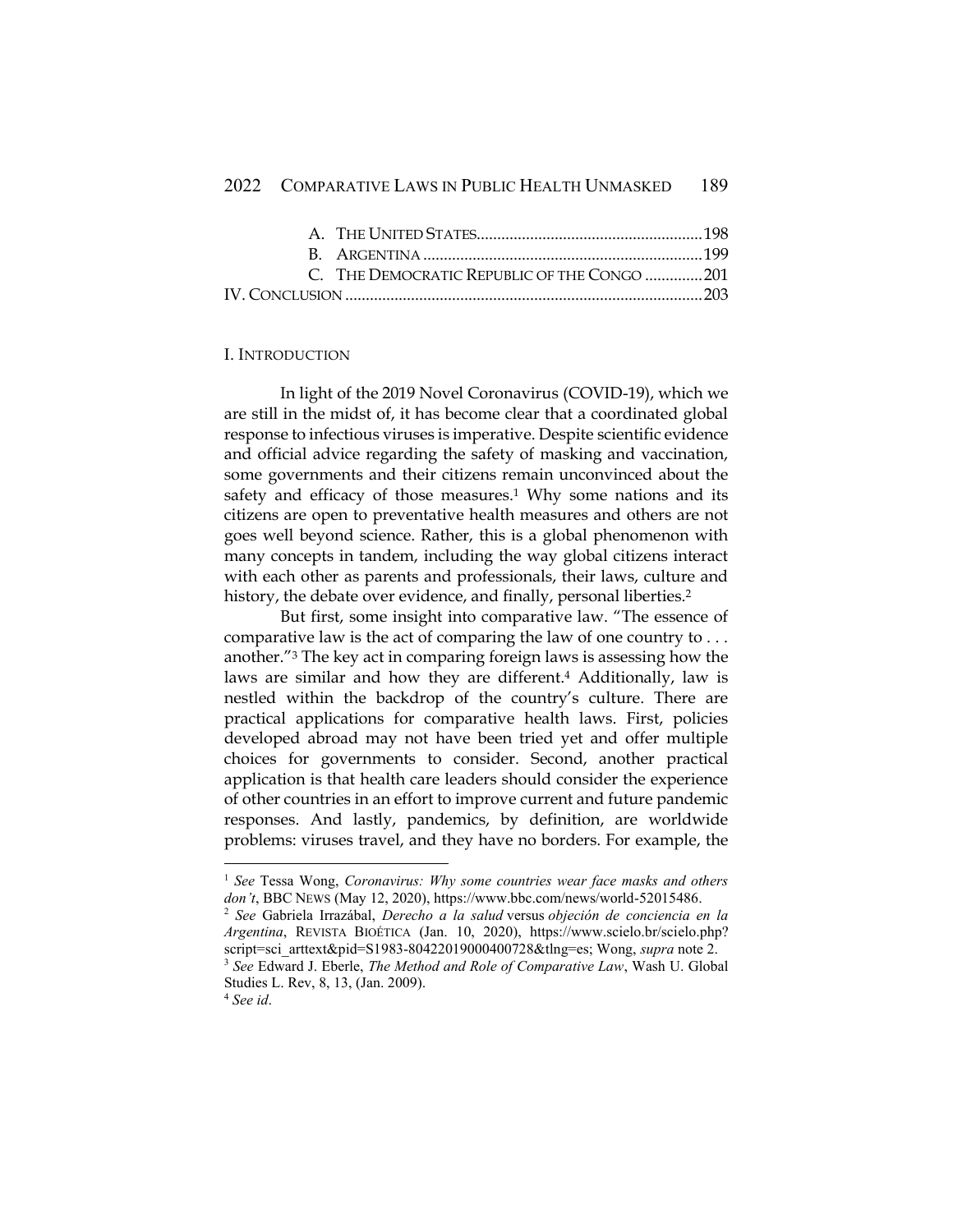early COVID-19 cases, and many of the measles outbreaks in the last decade, were imported to the United States from Europe.<sup>5</sup>

As the different countries waffle on the issue of masking to stop the spread of COVID-19, this warrants additional questions on potential and existing vaccine policies following the development of the COVID-19 vaccine. This Comment is structured as follows. Section II discusses global measures for COVID-19 regarding containing the contagion of the disease, particularly masking. This section will discuss the differences in global mandates and cultural influences in their responses, including the argument that the varying global masking mandates (or lack thereof) was more influenced by the different nations' experience with pandemics since research on masks' efficacy is far from conclusive and often contradictory. Section III changes course and discusses the role of a scientifically reliable and valid way of containing infectious disease: vaccines, specifically for measles and the Ebola virus disease (EVD). This section discusses how different governments—the democratic government of the United States, a military regime in Argentina, and the war-torn government of the Democratic Republic of the Congo and their reliance on foreign aid—vaccinate their populations and mandate compliance (or not) for these highly infectious, vaccine-preventable illnesses. Section IV describes the lessons learned in comparative health law in terms of public health.

#### II. MASKING DURING THE COVID-19 PANDEMIC

From the onset of the 2019 Novel Coronavirus (COVID-19) outbreak, the World Health Organization (WHO) has officially advised that only three types of people should wear masks: (1) those who are infected and symptomatic, (2) those caring for people suspected of carrying COVID-19 outside of medical facilities, and (3) health workers.<sup>6</sup> "WHO does not recommend their widespread use

<sup>5</sup> Jared Kaltwasser, *Most early New York COVID-19 cases came from Europe,*  CONTAGIANLIVE (June 4, 2020), https://www.contagionlive.com/news/most-earlynew-york-covid-19-cases-came-from-europe.

<sup>6</sup> World Health Organization, *Q&A: Masks and COVID-19* (June 7, 2020), https://www.who.int/emergencies/diseases/novel-coronavirus-2019/question-and-

answers-hub/q-a-detail/q-a-on-covid-19-and-masks; *see* Sean T. O'Leary & Yvonne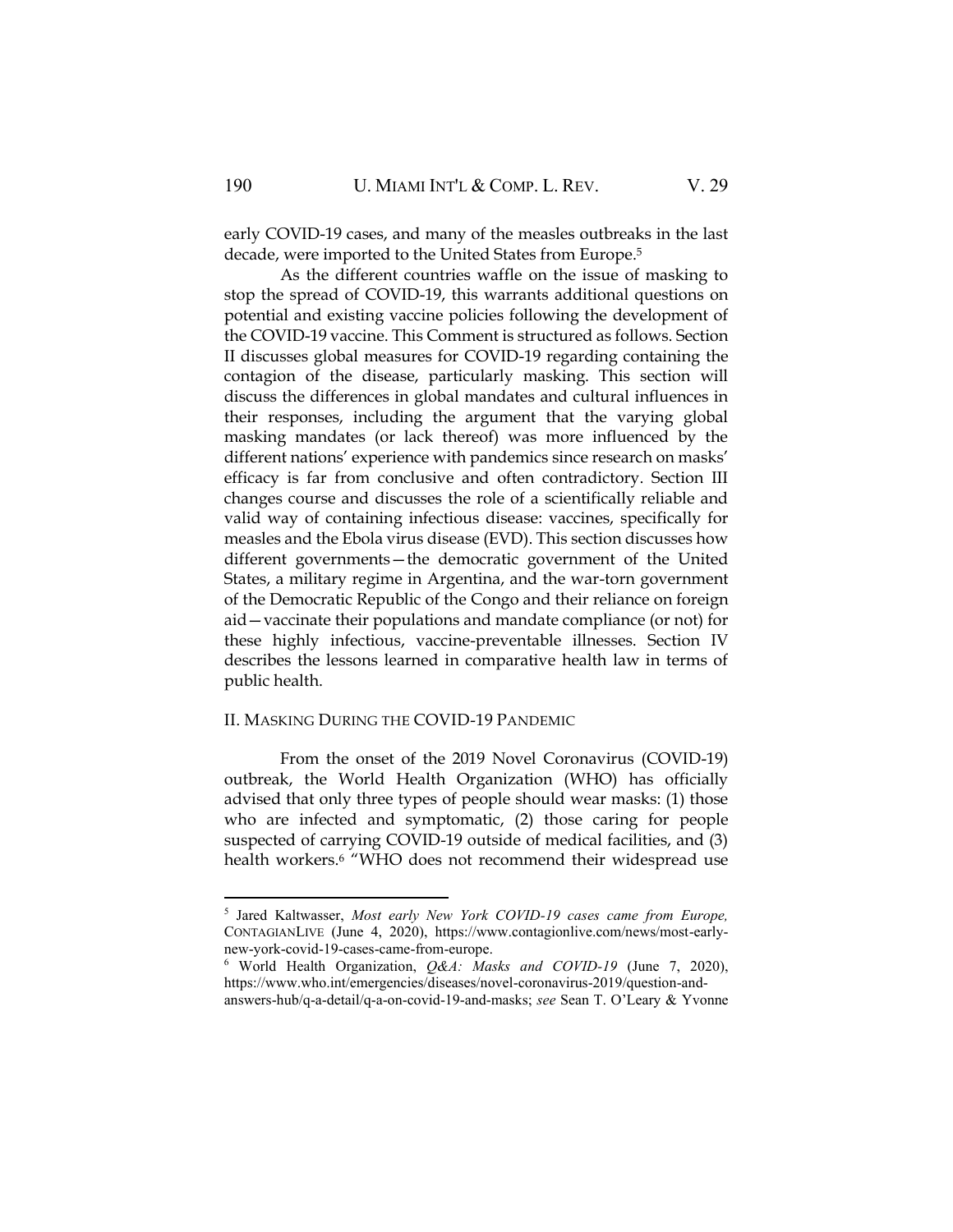among the public for control of COVID-19," citing spotty research on the masks' effectiveness at preventing COVID-19 transmission.<sup>7</sup> Somewhat paradoxically, however, in the same paragraph, "WHO advises governments to encourage the general public to use nonmedical fabric masks."<sup>8</sup>

WHO's stance seems to stem from the belief that infected but asymptomatic people are not contagious. There is emerging evidence, however, that there are more "silent carriers," or healthy people diagnosed with the virus who show little or no symptoms, than initially indicated. Recent studies from China suggest that silent carriers are, in fact, highly contagious and could have been responsible for nearly 80 percent of positive virus cases.<sup>9</sup> Another study estimates that up to 44 percent of COVID-19 virus transmissions can happen before the person exhibits any symptoms.<sup>10</sup> This does not necessarily mean that masking is the solution; various studies suggest masking to stop the virus. Some nations and advisories, such as New Zealand, have held back on masking mandates due to the conflicting evidence and lack of clinical trials.<sup>11</sup>

At the height of the pandemic, more than half of the world's countries mandated wearing face masks in public.<sup>12</sup> Others, such as the United States and Brazil, have decided against federal mandates though there are some state and city mask orders—despite having some of the globe's highest confirmed COVID-19 infections and deaths.<sup>13</sup> This section analyzes the different approaches taken globally to halt or slow the transmission of COVID-19, measures taken in the

A. Maldonado, *Vaccine Policies and Disease Incidence Across the Pond: Implications for the United States*, OFFICIAL J. OF THE AM. ACAD. OF PEDIATRICS (Feb. 2020), https://pediatrics.aappublications.org/content/145/2/e20192436.

<sup>7</sup> *Coronavirus disease (COVID-19) for the public: When and how to use masks*, WHO (June 23, 2020), https://www.afro.who.int/news/coronavirus-disease-covid-19 advice-public-when-and-how-use-masks.

<sup>8</sup> *Id*.

<sup>9</sup> Wong, *supra* note 2.

<sup>10</sup> *See* Xi He et al., *Temporal dynamics in viral shedding and transmissibility of COVID-19,* 26 NATURE MED. 672, 672 (2020).

<sup>11</sup> *See* Wong, *supra* note 2.

<sup>12</sup> Claire Felter & Nathalie Bussemaker, *Which Countries Are Requiring Face Masks?*, COUNCIL ON FOREIGN RELATIONS (Aug. 4, 2020, 11:42 AM), https://www.cfr.org/inbrief/which-countries-are-requiring-face-masks. <sup>13</sup> *Id*.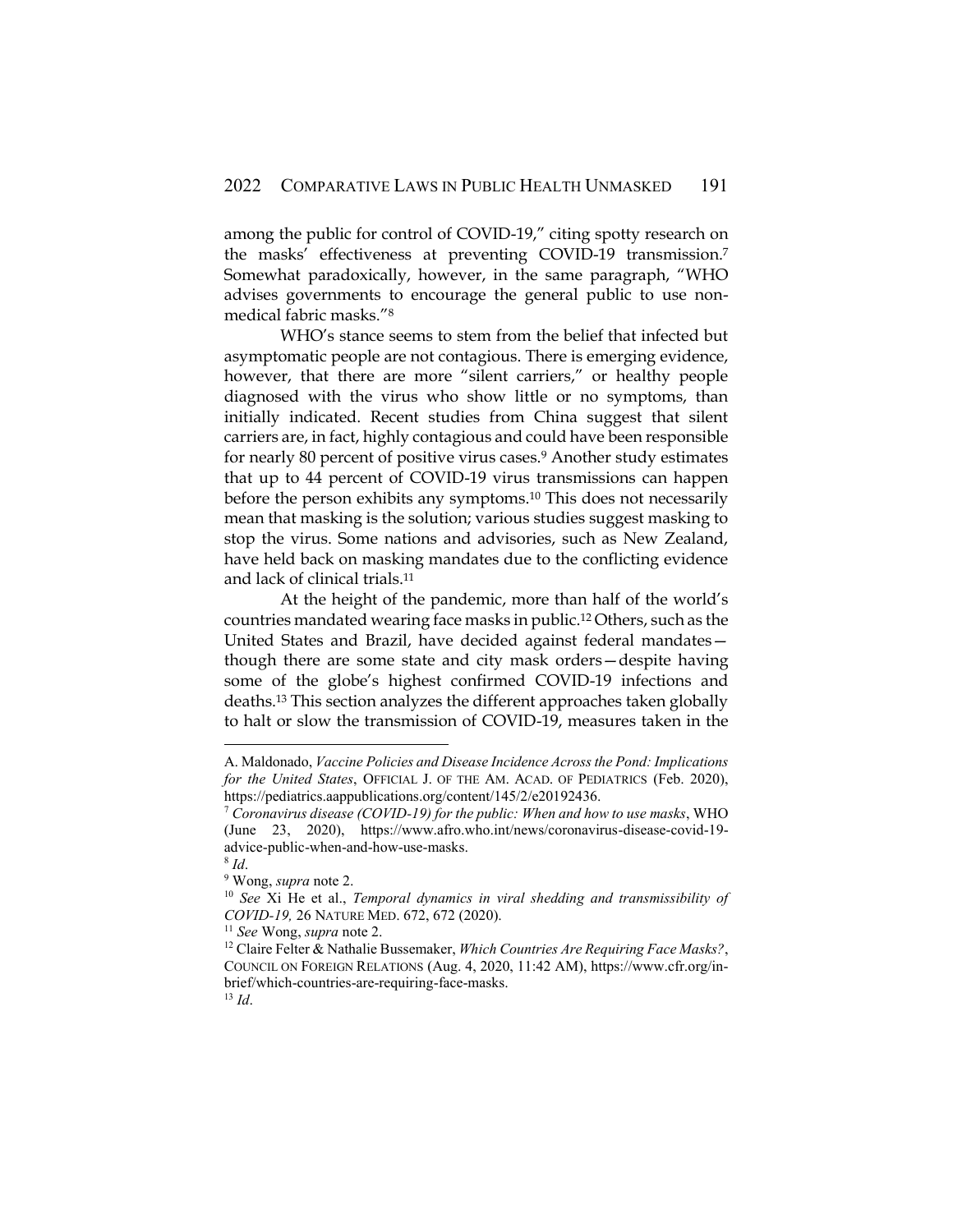United States, cultural considerations of the East and West, and finally, the lack of a coordinated, global approach to stopping the spread of COVID-19.

#### A. Global Mandates

Among the first countries to institute mask mandates back in March 2020 were Venezuela, Vietnam, and the Czech Republic.<sup>14</sup> Slovakia was the second European country to mandate wearing face masks. In an effort to destigmatize them, Slovakian President Zuzana Caputova wore a red one that matched her dress as she was sworn in.<sup>15</sup> In April 2020, Austrian chancellor Sebastian Kurz acknowledged that wearing masks would be a "big adjustment" because they "are alien to our country."<sup>16</sup> Other countries varied in their approaches: Jamaica imposed curfews, for example.<sup>17</sup> The United Arab Emirates and Lebanon are imposing fines. Qatar and Cuba are threatening years of jail time, and Madagascar made rulebreakers to sweep streets.<sup>18</sup>

Vietnam, one of the first countries to institute a masking policy, was able to report a 99-day streak without any communityacquired COVID-19 infections.<sup>19</sup> Despite this success coupled along with their early masking policy, other nations with low infection rates actively discouraged masks. Norway, for example, stated that their transmission rates are so low that two hundred thousand people would have to wear masks in order to prevent a single COVID-19 case.<sup>20</sup> As their COVID-19 infections rates have started to rise and mask prices surged 700% in the wake of the increased demand, the

<sup>14</sup> Al Jazeera News, *Which countries have made wearing face masks compulsory?*  (Aug 17. 2020), https://www.aljazeera.com/news/2020/04/countries-wearing-facemasks-compulsory-200423094510867.html.

<sup>15</sup> *Id*.

<sup>16</sup> *Id*.

<sup>17</sup> *See id.*

<sup>18</sup> *See id.*

<sup>19</sup> Sen Nguyen, *Vietnam's first coronavirus outbreak in 99 days spreads fear, anxiety*, SCMP (July 31, 2020, 7:00 AM), https://www.scmp.com/week-asia/health-environ ment/article/3095403/coronavirus-vietnams-first-outbreak-99-days-spreads.

<sup>20</sup> *See* Felter & Bussemaker, *supra* note 13.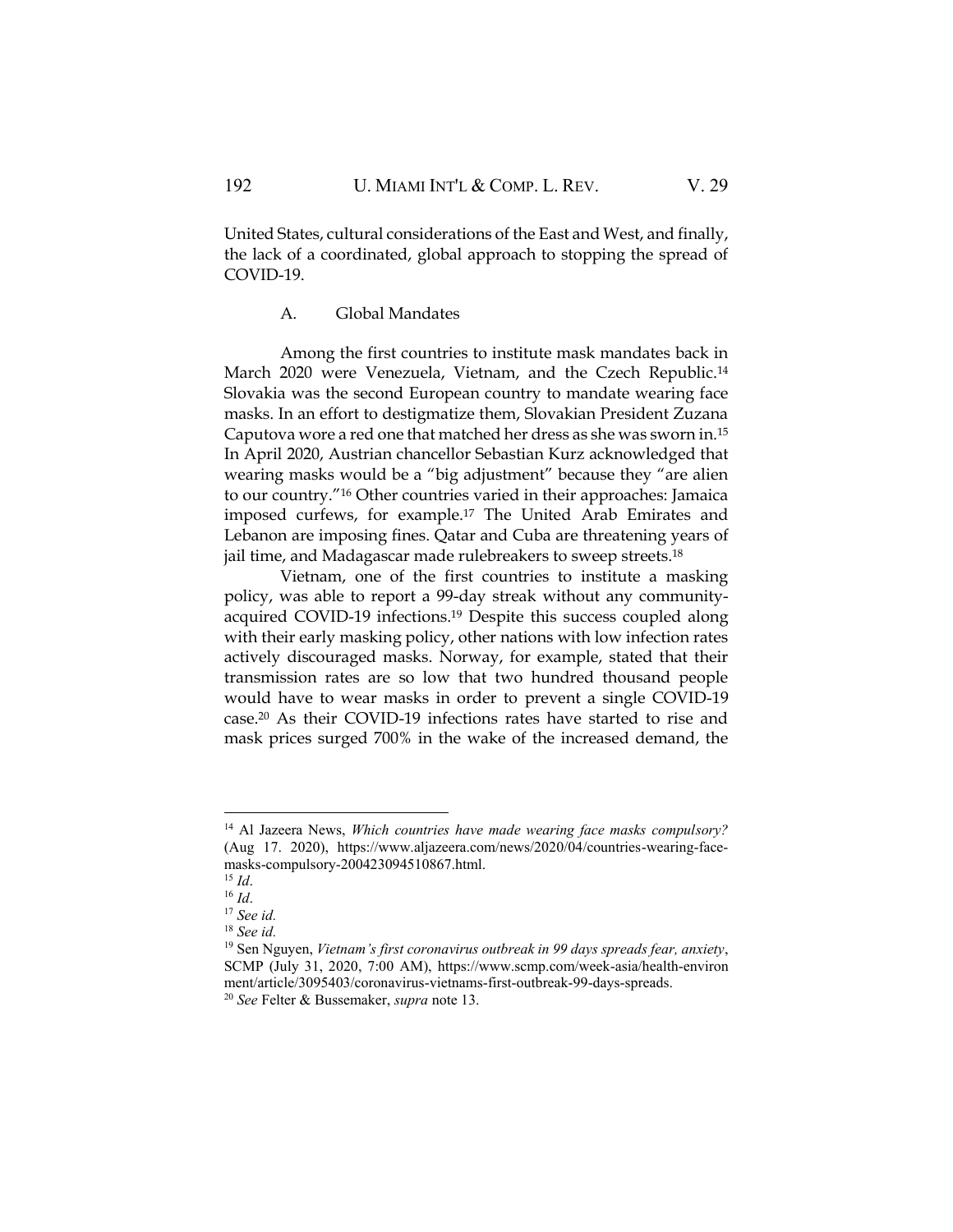Norwegian government still has not mandated wearing masks.<sup>21</sup> Ten countries in Oceania, one of the few areas of the world without a mask mandate, has yet to report a single case.<sup>22</sup>

"Without national mandates, large percentages of people choose to forgo masks."<sup>23</sup> In the United Kingdom, for example, prior to their national mandate in July 2020, only 16 percent of residents surveyed said they always wore a mask outside of their home.<sup>24</sup> There is also the fear that people may end up re-using their disposable masks, or procure shoddy ones from the black market. Japan, Indonesia, and Thailand, for example, have experienced mask shortages. In response, Japan and Singapore gave free reusable masks to help prevent their citizens from unhygienically reusing disposable masks, while South Korea has rationed the use and distribution of surgical masks.<sup>25</sup>

#### B. The United States and COVD-19

The Centers for Disease Control and Prevention (CDC) advised Americans in April 2020 to wear face coverings in public to slow the virus' transmission.<sup>26</sup> However, the fragmentation of the United States public health infrastructure has resulted inconsistent policies nationwide, a reflection of the varying levels of federal state, and local government in concert. Historically, and from a constitutional perspective, public health is primarily a function of state and local government.<sup>27</sup> Thus, the United States has not issued any

<sup>21</sup> David Nikel, *Norway Clamps Down as Coronavirus Cases Rise, Face Masks a Possibility*, FORBES (Aug. 7, 2020, 8:45 AM), https://www.forbes.com/sites/davidni kel/2020/08/07/norway-clamps-down-as-coronavirus-cases-rise-face-masks-a-possib ility/#47ae5d0d14a5.

<sup>22</sup> *See* Felter & Bussemaker, *supra* note 13.

<sup>23</sup> *Id*.

<sup>24</sup> The Royal Soc'y, *Face masks and covering for the general public: Behavioral knowledge, effectiveness of cloth coverings and public messaging*, ROYAL SOC'Y (June 26, 2020), https://royalsociety.org/-/media/policy/projects/set-c/set-c-facemasks .pdf?la=en-GB&hash=A22A87CB28F7D6AD9BD93BBCBFC2BB24 at 19.

<sup>25</sup> *See* Wong, *supra* note 2.

<sup>26</sup> *See* Felter & Bussemaker, *supra* note 13.

<sup>27</sup> Institute of Medicine (IOM), *The Future of the Public's Health in the 21st Century,*  NAT'L ACAD. PRESS (2002), https://www.ncbi.nlm.nih.gov/books/NBK221231/#:~: text=Role%20of%20the%20Federal%20Government%20in%20Assuring%20Popula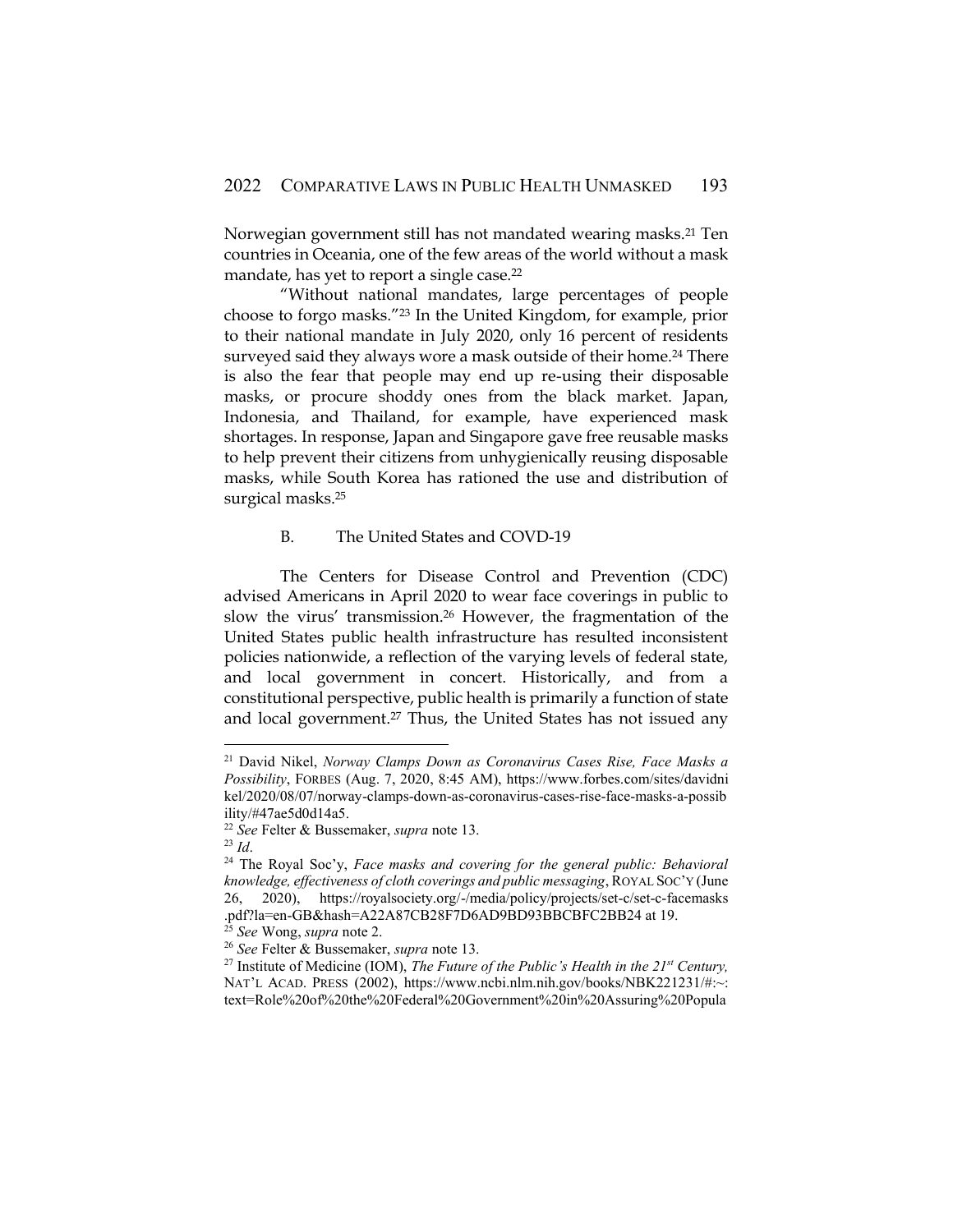federal masking mandates. However, the individual states have the power to mandate mask use, leading to a patchwork of protections. 31 of the 50 states have imposed masking mandates, as well as most of the nation's airlines, and the ten largest North American retailers, including Walmart and Target.<sup>28</sup> Most states grant exemptions for the masking requirement for those with medical conditions or disabilities.<sup>29</sup> Many objectors commonly argue that the masking requirement is unconstitutional and thus cannot be forced to wear one,<sup>30</sup> even though there is no statute or court ruling supporting this viewpoint. Recently, a federal district court in Maryland rejected this argument, holding that "wearing a face covering simply conveys the idea that masks protect the public, nothing more."<sup>31</sup> With travel between and amongst the states, the lack of uniformity has proven to be an obstacle in containing the virus.<sup>32</sup> This state-by-state approach is not ideal for pandemics as COVID-19 cases surged.<sup>33</sup>

While a federal mandate in the United States sounds like an ideal solution, it may not even be legal. Not only is it unclear if the CDC can enforce mask mandates, but further, it would be difficult to enforce and would further politicize the issue.<sup>34</sup> Allowing the states to police and monitor their locales may be more efficient than delegating it to the federal government. This method is consistent with state sovereignty and respects their role as public health decision makers.<sup>35</sup>

tion%20Health&text=For%20most%20of%20its%20history,the%20public's%20hea lth%20and%20safety.

<sup>&</sup>lt;sup>28</sup> The White House has mandated that staff wear masks, although then-President Donald J. Trump refused to wear one. *See* Wong, *supra* note 2.

<sup>29</sup> Lawrence O. Gostin et al., *Universal Masking in the United States: The Role of Mandates, Health Education, and the CDC*, JAMA NETWORK (Aug. 10, 2020), https://jamanetwork.com/journals/jama/fullarticle/2769440.

<sup>30</sup> *Id.*; *Cf.* Leah Asmelash & Hollie Silverman, *City's proclamation requiring face masks in stores and restaurants is amended after threats of violence*, CNN (May 3, 2020, 8:25 AM), https://www.cnn.com/2020/05/02/us/face-masks-stillwater-oklaho ma-trnd/index.html.

<sup>31</sup> *See* Gostin, *supra* note 30.

<sup>32</sup> *Id*.

<sup>33</sup> *Id*.

<sup>34</sup> *See id*.

<sup>35</sup> *Id*.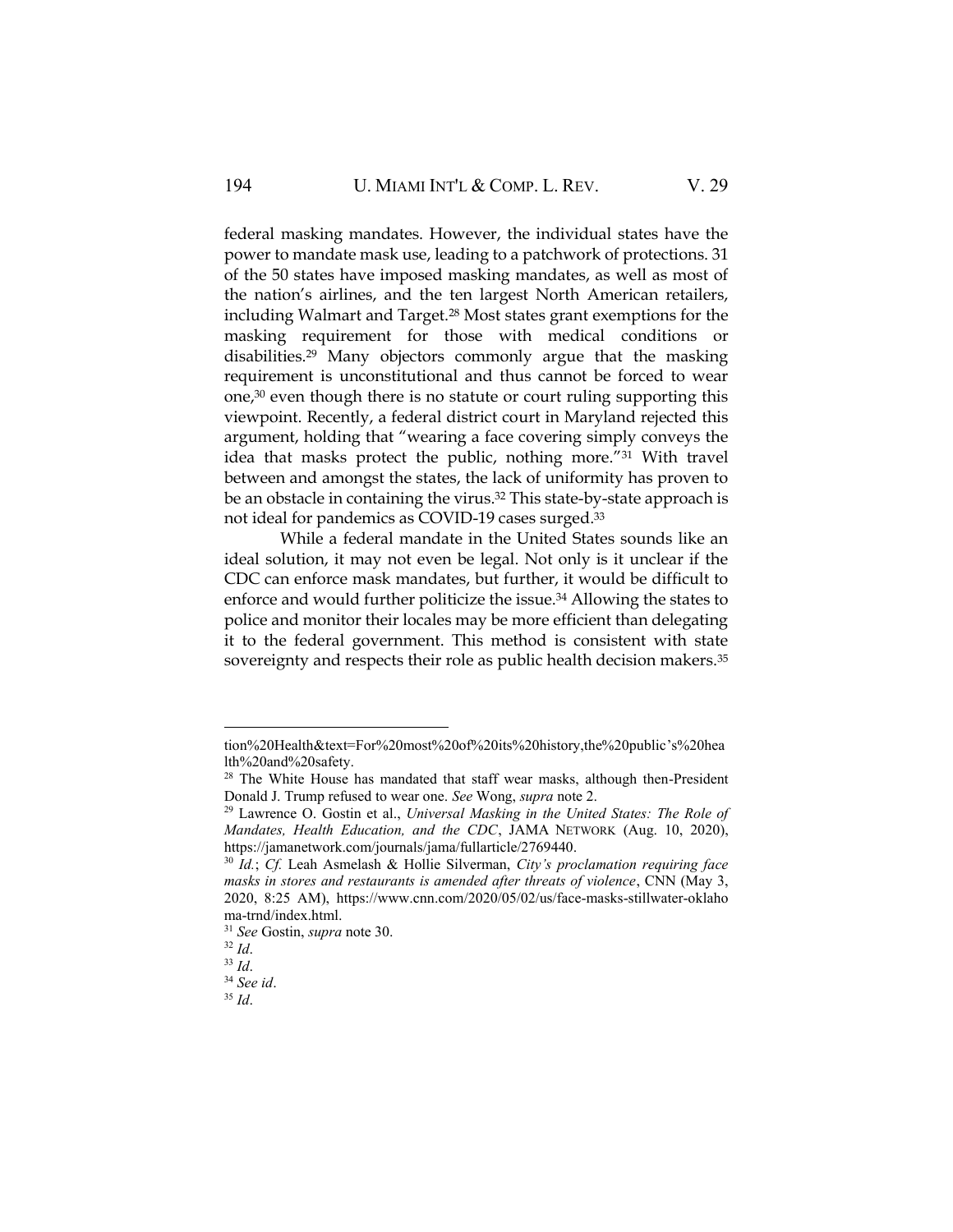A federal mandate, on the other hand, may provoke the ire of the individual states.<sup>36</sup>

## C. Cultural Differences

As alluded to *supra,* a discussion on comparative law would be incomplete without some assessment of the backdrop of the country's response to public health issues. Mask usage was already common in East Asia before the start of the COVID-19 pandemic.<sup>37</sup> Not only has heavy pollution in crowded Asian cities normalized wearing masks outside, but the region has also been exposed to relatively recent outbreaks before, such as SARS and H1N1.<sup>38</sup> "One key difference between these societies and Western ones is that they have experienced contagion before—and the memories are still fresh and painful." <sup>39</sup> Additionally, not only is it seen as safer to wear masks publicly, but it is also more considerate.<sup>40</sup> When people in these regions have allergies or are sick, they wear masks because it is considered rude to be openly coughing and sneezing.<sup>41</sup> Masking was even considered a fashion statement. For example, Hello Kitty masks were trendy in street markets.<sup>42</sup> People who do not wear masks in East Asia are shunned and blocked from entering shops and buildings. Hong Kong tabloids published photos of unmasked Westerners congregating in public in an effort to shame them.<sup>43</sup>

Meanwhile, the United States has not faced a pandemic of this magnitude in over a century.<sup>44</sup> The issue of not wearing a mask has become more of a political or symbolic statement regarding personal liberty than for the protection of others. For example, the city of Stillwater in Oklahoma was forced to soften a masking mandate in

<sup>36</sup> *Id*.

<sup>37</sup> *See* Felter & Bussemaker, *supra* note 13.

<sup>38</sup> *See* Wong, *supra* note 2; *see also* Al Jazeera News, *supra* note 15.

<sup>39</sup> Wong, *supra* note 2.

<sup>40</sup> *Id*.

<sup>41</sup> *Id*.

<sup>42</sup> *Id*.

<sup>43</sup> *See id*.

<sup>44</sup> *See generally* Richard Hughes IV, *Vaccine Exemptions and the Federal Government's Role*, HEALTH AFFAIRS BLOG (Mar. 21, 2019), https://www.healthaffa irs.org/do/10.1377/hblog20190318.382995/full/.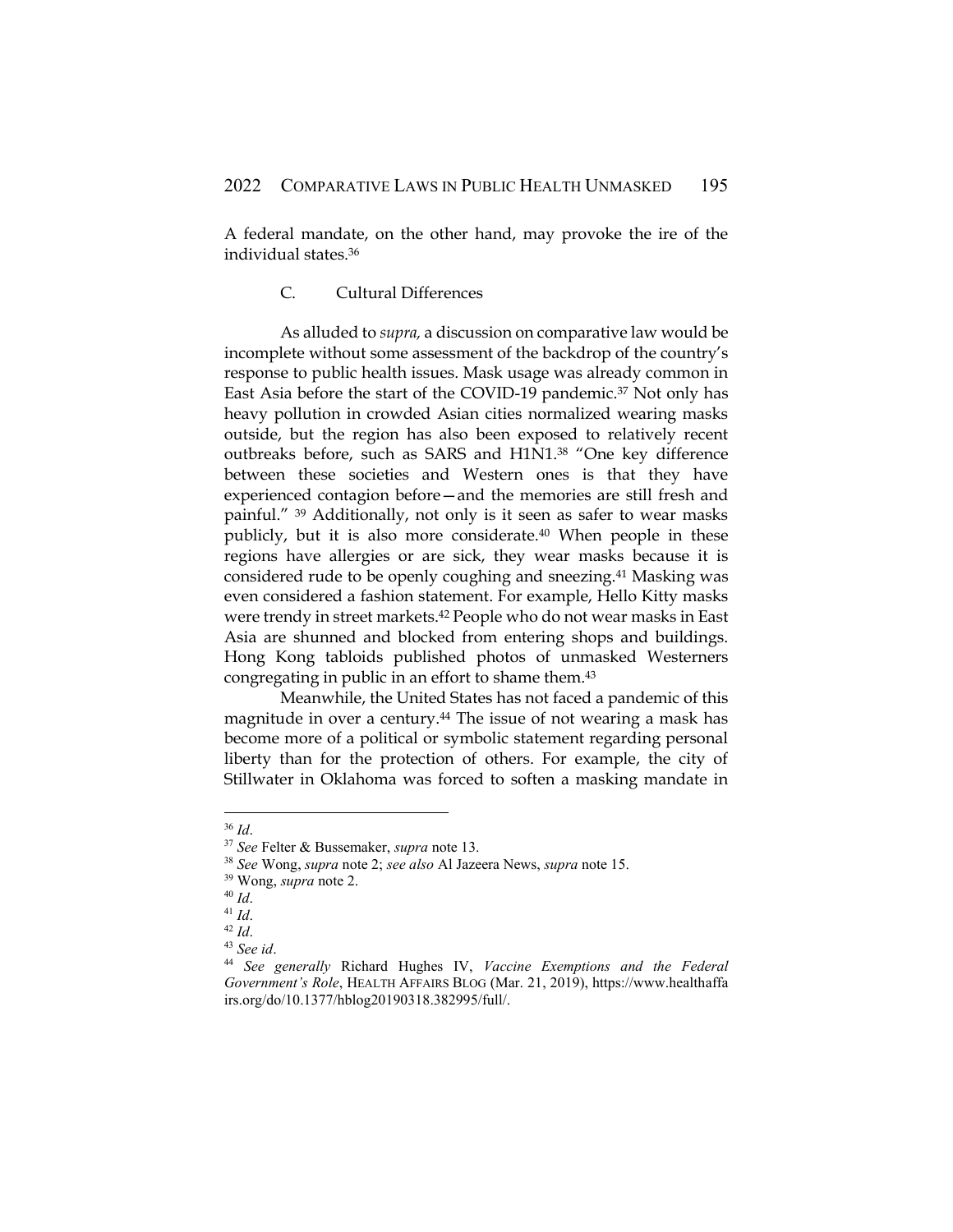response to threats of violence just three hours after the rule went into effect.<sup>45</sup> The city manager, Norman McNickle, said that while "it is unfortunate and distressing that those who refuse [to mask] and threaten violence are so self-absorbed as to not follow what is a simple show of respect and kindness to others… [he] cannot, in clear conscience, put our local business community in harm's way, nor can the police be everywhere."<sup>46</sup> In other places in the United States, violence escalated. For example, in Michigan, a store security guard and father of eight was shot and killed for telling a shopper to wear a mask.<sup>47</sup>

#### III. VACCINES

Scientists around the globe raced for a COVID-19 vaccine and developed an FDA-approved formulary. Availability and access issues aside, vaccines are only effective when enough people receive them within a population.<sup>48</sup> Now that formularies have been created, nearly one-fourth (27%) of the American public remains vaccine hesitant.<sup>49</sup> The Kaiser Family Foundation estimated that vaccine hesitancy is highest among Republicans (42%) and rural residents (25%). Interestingly, 35% of Black adults—a group that was disproportionally affected by the pandemic—said they "definitely or probably would not get vaccinated."<sup>50</sup> Almost a third (29%) of healthcare workers say the same.<sup>51</sup>

<sup>45</sup> *See* Asmelash & Silverman, *supra* note 31.

<sup>46</sup> *Id*.

<sup>47</sup> Ben Kesslen & Corky Siemaszko, *Michigan security guard killed in mask dispute; suspect said he 'disrespected' them*, NBC NEWS (May 5, 2020, 2:03 AM), https:// www.nbcnews.com/news/us-news/michigan-security-guard-killed-police-investigati ng-if-it-was-over-n1199241.

<sup>48</sup> Carmel Shachar & Dorit Rubinstein Reiss, *When are Vaccine Mandates Appropriate?*, AMA Journal of Ethics (Jan. 2020), https://journalofethics.ama-assn. org/article/when-are-vaccine-mandates-appropriate/2020-01.

<sup>49</sup> Liz Hamel, Ashley Kirzinger, Cailey Munana, & Mollyann Brodie, *KFF COVID-19 Vaccine Monitor: December 2020*, Kaiser Family Foundation (Dec. 15, 2020), https://www.kff.org/coronavirus-covid-19/report/kff-covid-19-vaccine-monitor-dece mber-2020/.

<sup>50</sup> *Id*.

<sup>51</sup> *Id*.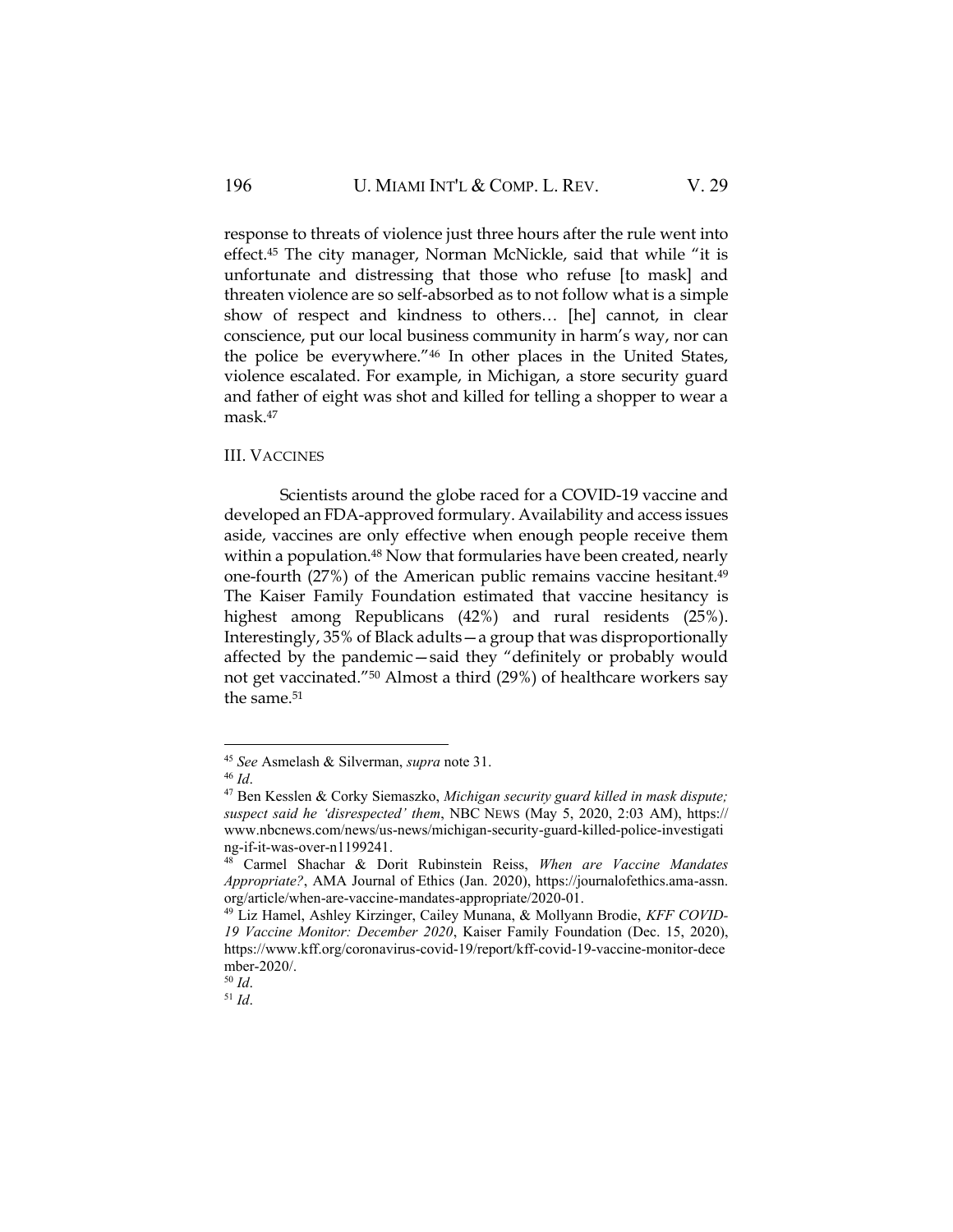Vaccine refusal is already a serious public health problem,<sup>52</sup> especially in the context of disease and global pandemics. For example, although the CDC declared measles "eliminated" in 2000, outbreaks have continued to spike in the United States. Multiple studies have attributed this trend to American nonmedical vaccine exemptions.<sup>53</sup> In 2019, the CDC reported 1,282 individual cases of measles in 31 states. The vast majority of cases were among the unvaccinated.<sup>54</sup> However, in that same year in the DRC, a single, local measles outbreak killed nearly 2,000 children.<sup>55</sup> Measles is extremely infectious as 90 percent of unvaccinated individuals will contract the virus once exposed. The CDC puts it succinctly: "As long as measles is a threat anywhere, it is a threat everywhere."<sup>56</sup>

In fact, in the context of Europe, the United States, Argentina, and the DRC, almost all cases of the resurgence of a previously eradicated disease like measles are attributed to parental refusal of the vaccine.<sup>57</sup> Researchers have categorized vaccine opponents several ways, including religious objectors, political libertarians, and even self-interest maximizers.<sup>58</sup> Harsh penalties could make a religious objector reluctantly comply, whereas a political libertarian's noncompliance would be fueled.<sup>59</sup> Research in the Western Hemisphere suggests that vaccine refusal is highest in religious minority groups where negative media coverage is prevalent as well as in higher income groups with access to the internet.<sup>60</sup> Parental

<sup>52</sup> *Id*.

<sup>53</sup> Hughes IV, *supra* note 45.

<sup>54</sup> U.S. Department of Health & Human Services, *Measles* (accessed Sept. 12, 2020), https://www.cdc.gov/measles/cases-outbreaks.html.

<sup>55</sup> Zita Amwanga, *Measles Vaccines are Free in DRC. So Why Don't Parents Want to Vaccinate their Children?* GLOBAL PRESS JOURNAL (July 16, 2019), https://globalpressjournal.com/africa/democratic-republic-of-congo/measlesvaccines-free-drc-dont-parents-want-vaccinate-children/.

<sup>56</sup> Centers for Disease Control and Prevention, *Global Measles Outbreaks* (Sept. 9, 2020), https://www.cdc.gov/globalhealth/measles/globalmeaslesoutbreaks.htm.

<sup>57</sup> Sean T. O'Leary & Yvonne A. Maldonado, *Vaccine Policies and Disease Incidence Across the Pond: Implications for the United States*, OFFICIAL JOURNAL OF THE AM. ACAD. OF PEDIATRICS (Feb. 2020), https://pediatrics.aappublications.org/ content/145/2/e20192436; *see* Irrazábal, *supra* note 3.

<sup>58</sup> Shachar & Reiss, *supra* note 49*.*

<sup>59</sup> *Id*.

<sup>60</sup> *See generally* Irrazábal, *supra* note 3.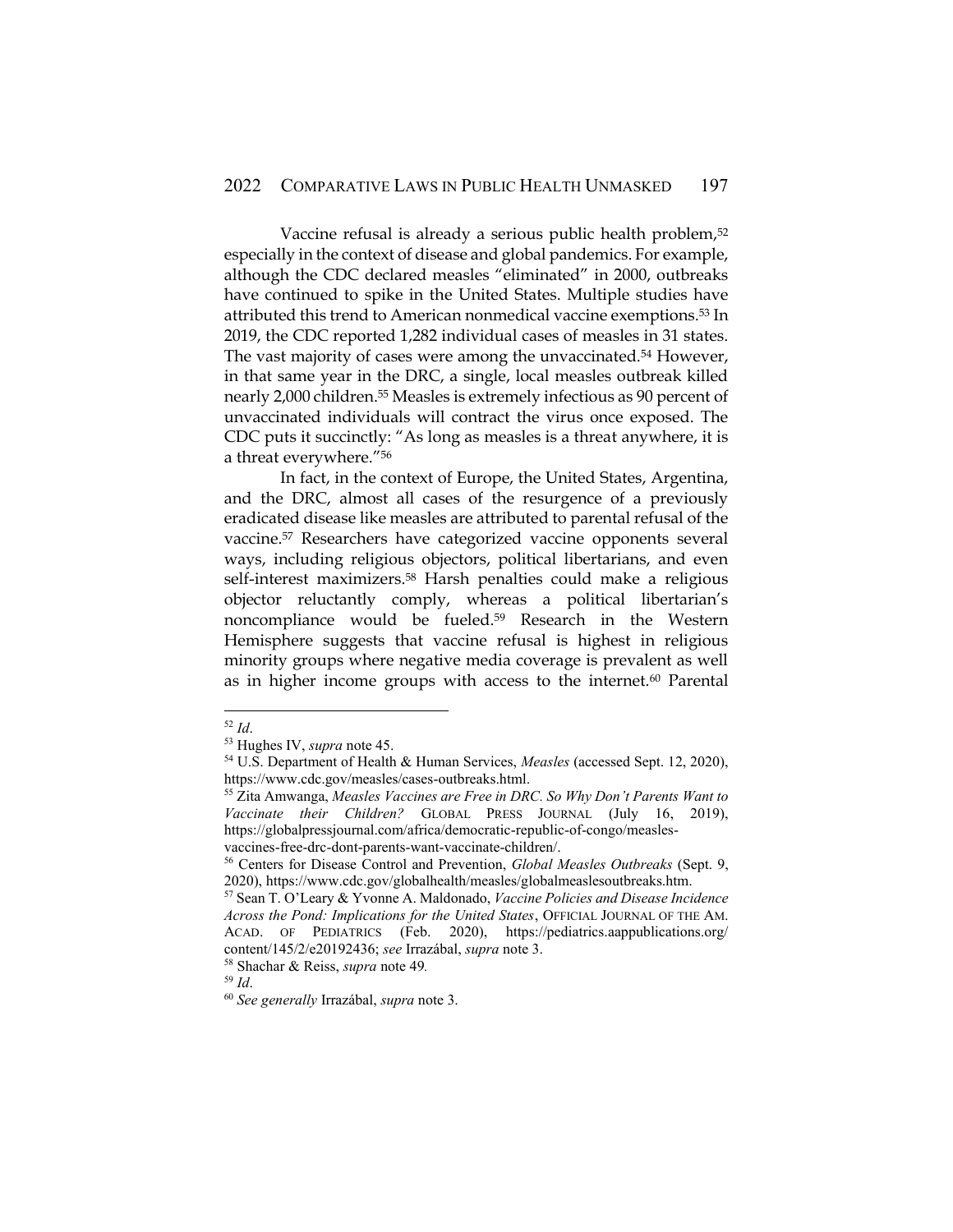refusal in the DRC, however, has been linked to customs, beliefs, and fear of government discussed in further depth *infra*. 61

Once COVID-19 vaccines have been developed, it begs the question of who can take the vaccine, if people can refuse, or if governments could, or should, mandate their administration in a concerted effort to suppress the pandemic. This section examines comparative legal approaches to vaccination refusal, as well as political and cultural influences in the United States, Argentina, and the DRC.

#### A. The United States

Like the mélange of masking policies explained *supra*, the United States does not have a federal law mandating vaccination. Thus, there are variable rates of vaccine coverage in different regions.<sup>62</sup> Medical exemptions have generally, and appropriately, been allowed in all 50 states for those with contraindications, such as being immunocompromised or allergic to vaccine components.<sup>63</sup> Currently, 45 states and Washington D.C. grant religious exemptions and 15 states allow philosophical exemptions.<sup>64</sup> Only five states—California, West Virginia, Mississippi, New York, and Maine—do not allow nonmedical exemptions.<sup>65</sup> Research supports that stricter state polices correlate with lower rates of nonmedical vaccine exemptions.<sup>66</sup> Nonmedical exemptions started increasing in the United States in the late 1990s. The increase in nonmedical exemptions in the United States was partially fueled by Dr. Andrew Wakefield's 1998 work that falsely

<sup>61</sup> Amwanga, *supra* note 56.

 $62$  The United States is not the only developed country without a national vaccination mandate. England and Ireland, for example, do not mandate vaccinations. *See* Parents PACK, *Around the World: Vaccine Requirements Vary from Country to Country* (Mar. 17, 2015), https://www.chop.edu/news/vaccine-requirements-vary-countrycountry.

<sup>63</sup> *Id*.

<sup>64</sup> National Conference of State Legislatures, *States with Religious and Philosophical Exemptions from School Immunization Requirements* (June 26, 2020), https://www. ncsl.org/research/health/school-immunization-exemption-state-laws.aspx. <sup>65</sup> *See id*.

<sup>66</sup> *Id*.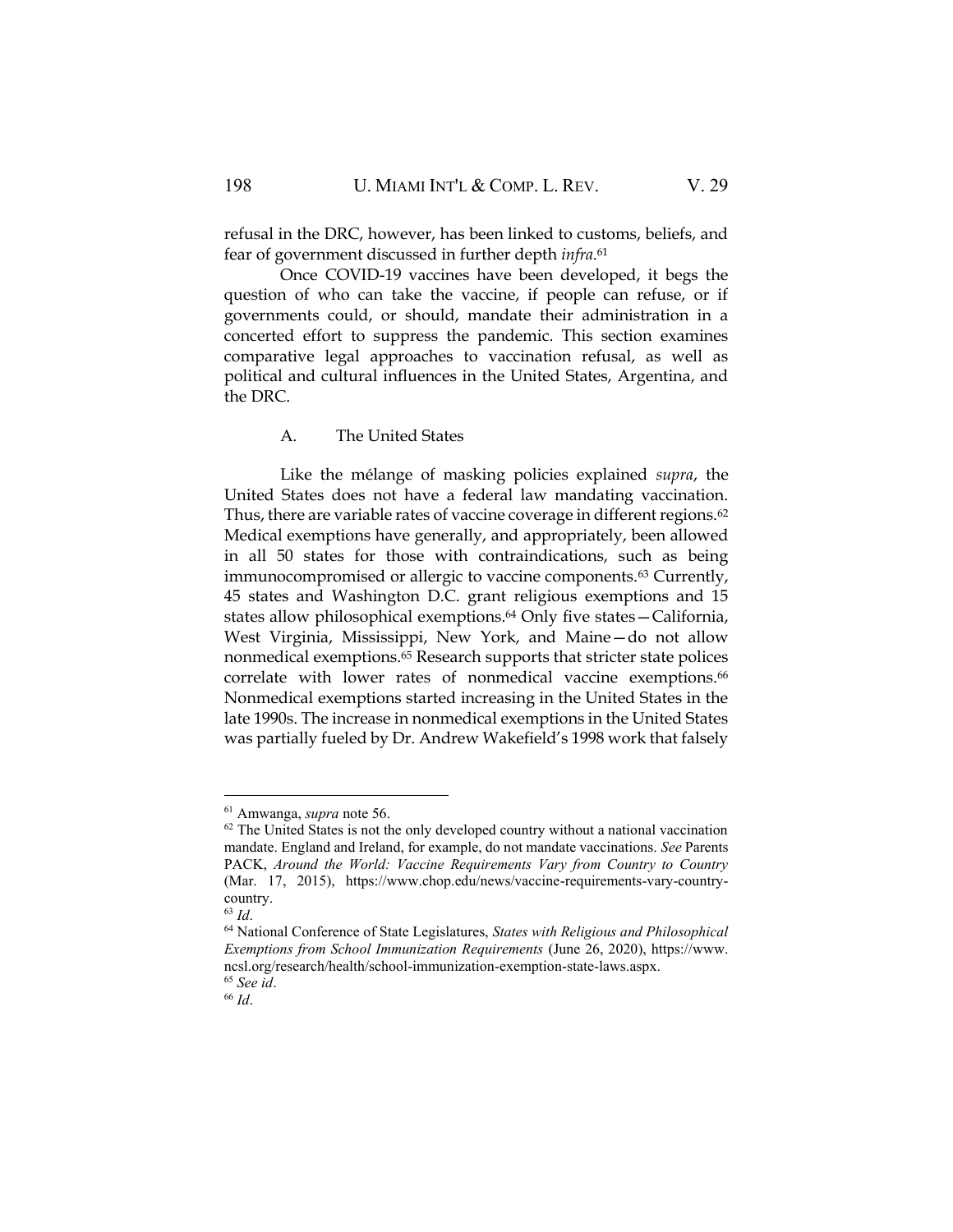linked the MMR vaccine that prevents measles with autism.<sup>67</sup> He was subsequently found to have "acted unethically" and the work was retracted 12 years later.<sup>68</sup>

"History indicates that federal intervention in vaccination requirements can have a powerful effect on state practices."<sup>69</sup> Local state governments started imposing immunization requirements as a condition for school entry as far back as the 1850s.<sup>70</sup> However, the legality and constitutionality of these mandates have been repeatedly challenged. For example, in 1905, the US Supreme Court in *Jacobson v. Massachusetts* ruled that vaccination requirements are found to be a reasonable exercise of state police power.<sup>71</sup> Today, *Jacobson* remains settled law. However, since the *Jacobson* ruling, the value that both courts and society at large place on bodily autonomy and freewill has increased.<sup>72</sup> The United States protects an especially wide sphere of parental sovereignty. For example, it is the only country *not* to ratify the UN's Convention on the Rights of the Child.<sup>73</sup>

B. Argentina

In the interest of understanding immunization as a social good and for national interest, Argentina offers free vaccinations for all of its citizens.<sup>74</sup> The mandate was created in 1983 during the Argentine

<sup>67</sup> *See* Laura Eggerston, Lancet *retracts 12-year-old article linking autism to MMR vaccines*, Canadian Med. Ass'n J. (Feb. 4, 2010), https://www.ncbi.nlm.nih.gov/pmc /articles/PMC2831678/. <sup>68</sup> *Id*.

<sup>69</sup> Hughes IV, *supra* note 45.

<sup>70</sup> *Id*.

<sup>71</sup> *See generally Jacobson v. [Massachusetts](https://1.next.westlaw.com/Link/Document/FullText?findType=Y&serNum=1905100356&pubNum=0000780&originatingDoc=I717b66c0a3a711eabb6d82c9ad959d07&refType=RP&fi=co_pp_sp_780_31&originationContext=document&transitionType=DocumentItem&contextData=(sc.Keycite)#co_pp_sp_780_31)*, 197 U.S.11, 31, 25 S.Ct. 358, 49 L.Ed. 643 [\(1905\).](https://1.next.westlaw.com/Link/Document/FullText?findType=Y&serNum=1905100356&pubNum=0000780&originatingDoc=I717b66c0a3a711eabb6d82c9ad959d07&refType=RP&fi=co_pp_sp_780_31&originationContext=document&transitionType=DocumentItem&contextData=(sc.Keycite)#co_pp_sp_780_31)

<sup>72</sup> Schachar & Reiss, *supra* note 49.

<sup>73</sup> Sarah Mehta, *There's only one country that hasn't ratified the Convention on Children's Rights: US*, ACLU (Nov. 20, 2015), https://www.aclu.org/blog/humanrights/treaty-ratification/theres-only-one-country-hasnt-ratified-convention-childrens #:~:text=The%20treaty%20has%20been%20ratified,failed%20to%20ratify%20the% 20CRC.

<sup>74</sup> Erica Sanchez, *Argentina Senate Approves New Law Making Vaccines Free and Mandatory*, GLOBAL HEALTH (Dec. 17, 2018), https://www.globalcitizen.org/en/con tent/esto-es-lo-que-necesitas-saber-sobre-la-nueva-ley/.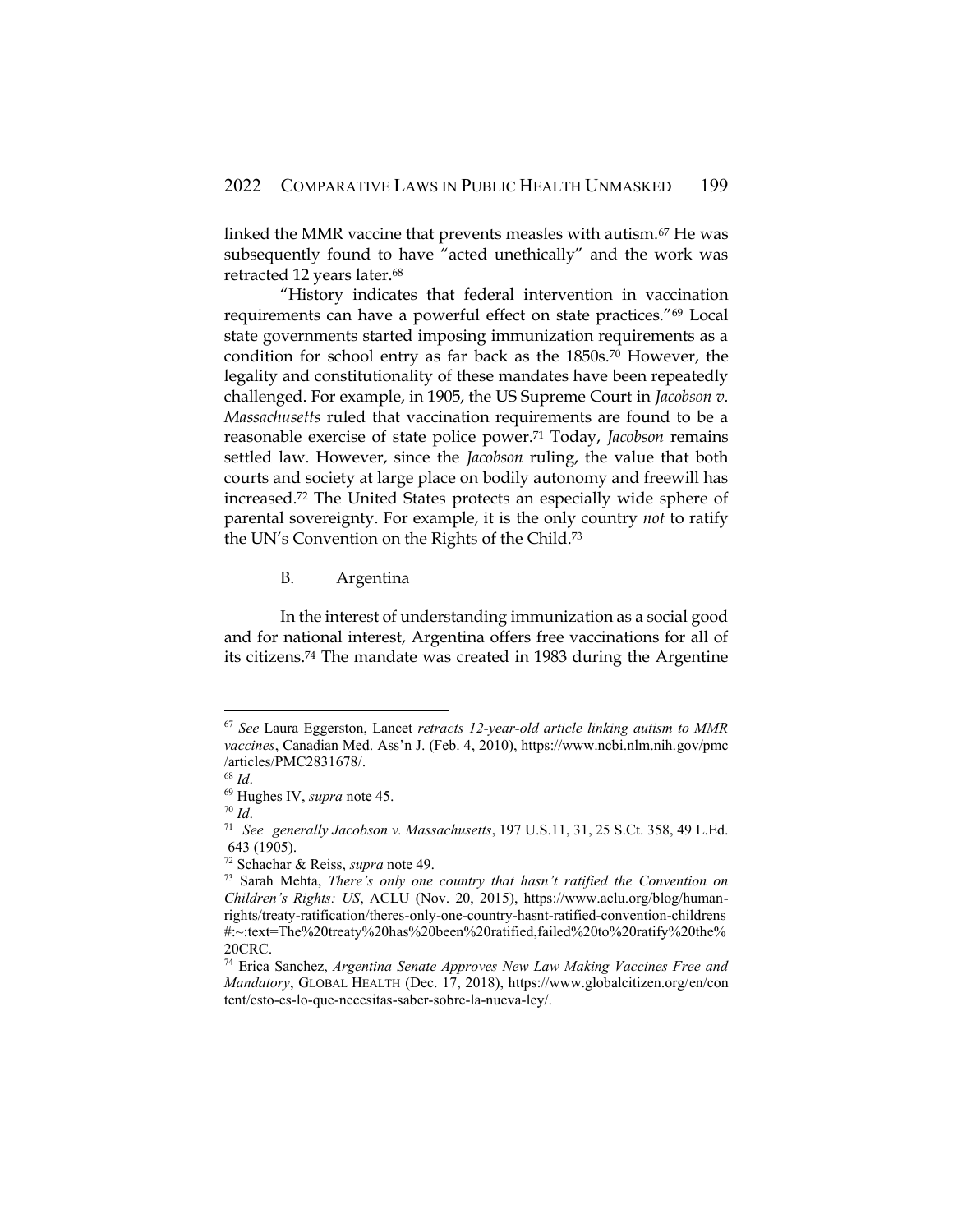military dictatorship and offered no method for refusal.<sup>75</sup> The vaccine schedule is coupled with both criminal and civil penalties for those that refuse.<sup>76</sup> The obligatory nature of vaccination was recently buttressed by a new law, § 22.909, authored by Dr. Pablo Yedlin, a pediatrician who was concerned about the resurgence of measles, a disease that was previously eradicated, discussed in more depth *infra*. <sup>77</sup> Section 22.909 incorporated vaccination requirements into the conditional receipt of social and government benefits such as being able to enter or graduate from school, process identifications, passports, prenuptial certificates, and even driver's licenses.<sup>78</sup> "Public solidarity" supports this type of sanction.<sup>79</sup> For instance, public funding of community goods is "something we do together."<sup>80</sup> Refusing to vaccinate, and thereby refusing governmental benefits, is a way to recognize that the unvaccinated choose to place themselves outside of the community.<sup>81</sup> The Argentine government has taken the position that is the government's obligation and responsibility to prevent the spread of serious diseases.<sup>82</sup>

A case study can illustrate how the Argentine government implements its rules in light of vaccination refusal. An Ayurveda family had an in-home delivery.<sup>83</sup> Afterwards, they traveled to their local hospital where they refused vaccinations for their newborn, citing that it is against their religious practice of Ayurvedic medicine.<sup>84</sup> The parents were prosecuted for denying the child "his right to health."<sup>85</sup> Initially, the family won in Family Court and was instructed to present "an alternative health plan signed by a specialist in Ayurvedic medicine" after being full understanding of the risks and

<sup>75</sup> *See* Irrazábal, *supra* note 3.

<sup>76</sup> *Id*.

<sup>77</sup> Sanchez, *supra* note 75.

<sup>78</sup> *See id.*

<sup>79</sup> Katie Attwell & Mark C. Navin, *Childhood Vaccinations Mandates: Scope, Sanctions, Severity, Selectivity, and Salience*, THE MILBANK QUARTERLY, 988 (2019). <sup>80</sup> *Id*.

<sup>81</sup> *Id*.

<sup>82</sup> Sanchez, *supra* note 75.

<sup>83</sup> *See* Irrazábal, *supra* note 3.

<sup>84</sup> *Id*.

<sup>85</sup> *Id*.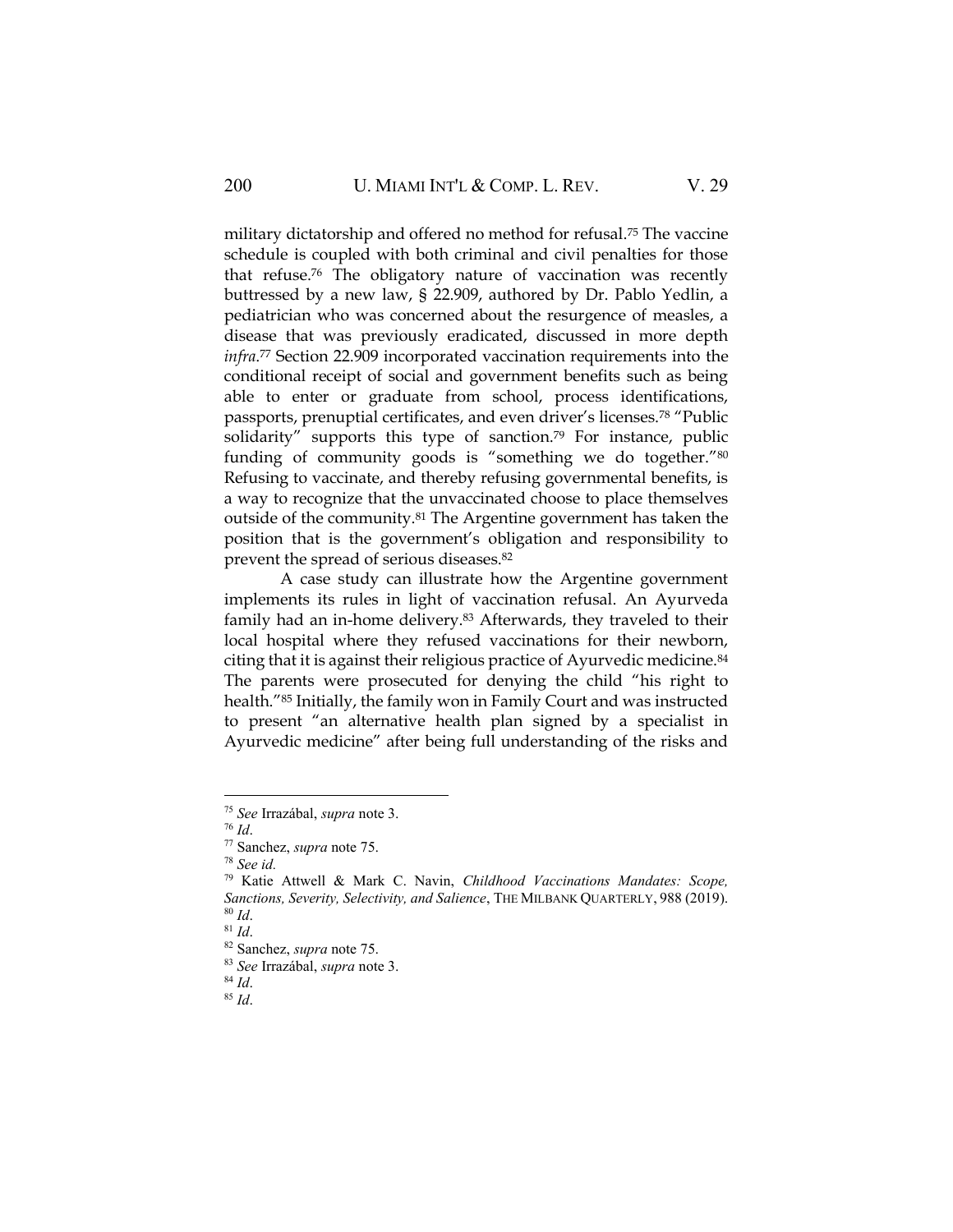benefits of vaccination.<sup>86</sup> Undeterred, the Argentine government appealed. On appeal, the Provincial Supreme Court rejected the Family Court's decision.<sup>87</sup> Instead, it ruled that the family should be intimated to comply with the mandate, or they would forcibly vaccinate the child. One judge dissented after consulting with a bioethicist.<sup>88</sup> The case went up to the Supreme Court of the Nation in 2012 who affirmed the Provincial Supreme Court's decision.<sup>89</sup> Forcible vaccination without parental consent has been described as "the most extreme type of sanction" because it is a "direct assault on the bodily integrity of the child and through an explicit violation of parental liberty."<sup>90</sup>

#### C. The Democratic Republic of the Congo

As of this writing, nowhere is EVD, a highly infectious and deadly disease, a more serious public health concern than in the DRC.<sup>91</sup> EVD has already sparked a global pandemic. The world's second largest Ebola outbreak infected 3,200 people in the DRC in under two months, between August 1, 2018, to September 24, 2019.<sup>92</sup> More than two thirds of those affected  $(2,100)$  died.<sup>93</sup> The EVD vaccine's development has been expedited.

Fortunately, the WHO has reported that one of the experimental vaccines has already been shown to be 97.5% effective.<sup>94</sup> Of the 90,000 people in the DRC who received the vaccine, only 15 people contracted disease more than 10 days post-vaccination, when

<sup>86</sup> *Id*.

<sup>87</sup> *Id*.

<sup>88</sup> *Id*.

<sup>89</sup> *Id*.

<sup>90</sup> *See generally* Attwell & Navin, *supra* note 80, at 984.

<sup>&</sup>lt;sup>91</sup> Concern Worldwide US, *Ebola Outbreak in DRC: Second-Largest Outbreak in History Rages in Congo* (2020), https://www.concernusa.org/story/ebola-outbreak-indrc/.

<sup>92</sup> *Id.*

<sup>93</sup> *Id*.

<sup>94</sup> World Health Organization, *Preliminary results on the efficacy of rVSV-ZEBOV-GP Ebola vaccine using the ring vaccination strategy in the control of an Ebola outbreak in the Democratic Republic of the Congo: an example of integration of research into epidemic response* (2019), h[ttps://www.who.int/csr/resources/publica](https://www.who.int/csr/resources/publications/ebola/ebola-ring-vaccination-results-12-april-2019.pdf?ua=1) [tions/ebola/ebola-ring-vaccination-results-12-april-2019.pdf?ua=1.](https://www.who.int/csr/resources/publications/ebola/ebola-ring-vaccination-results-12-april-2019.pdf?ua=1)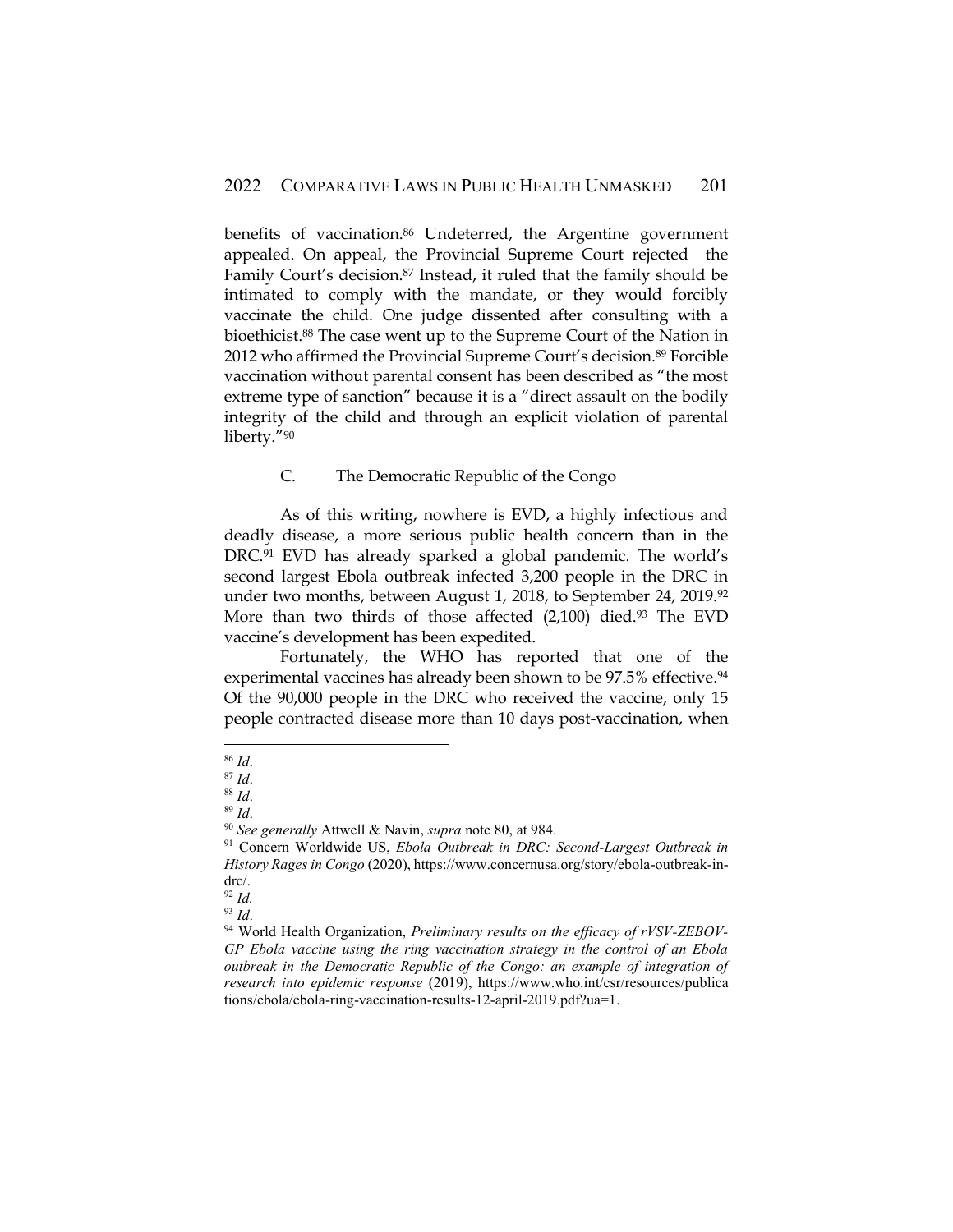the vaccine has reached the point of efficacy. However, due to horrific past human rights violations and repression, the Congolese people are wary of measures taken by their government, "no matter how well intentioned."<sup>95</sup> Human rights issues included unlawful killings by government and armed groups, forced disappearances and abductions by government and armed groups, torture . . . arbitrary detention by the government, harsh and life-threatening prison conditions . . . internet blackouts, site blocking . . . delayed elections and restrictions on citizens right to change their government through democratic means; corruption and a lack of transparency at all levels of government . . . and unlawful recruitment of child soldiers[.]<sup>96</sup>

Additionally, the experimental nature of the vaccine has made the Congolese distrustful, some even equating it to submitting to experimentation.<sup>97</sup> Compounding the general mistrust of their government, the region has political and economic instability that makes certain populations unable to receive WHO personnel to administer the vaccines.<sup>98</sup> The Congolese are also deeply angry with "Ebola response teams who don't allow them to practice their traditional funeral customs."<sup>99</sup> Subsequent attacks in the region and distrust with international health interventions and vaccination campaigns illustrate the mistrust Congolese locals have for vaccinations, even for lethal viruses like EVD.<sup>100</sup>

Like in the US, DRC citizens have the right to refuse vaccines. However, the DRC "can act to protect persons other than the affected person, even at the cost of limiting individual liberties."<sup>101</sup> This includes denying access to public spaces, like quarantining and isolating unvaccinated individuals by force, a legal method in the

<sup>95</sup> Schachar & Reiss, *supra* note 49, at 36.

<sup>96</sup> U.S. Dep't of State, *Country Reports on Human Rights Practices for 2018: Democratic Republic of the Congo,* www.state.gov/wp-content/uploads/2019/03/De mocratic-Republic-of-the-Congo-2018.pdf (last visited Sept. 14, 2020). <sup>97</sup> *Id*.

<sup>98</sup> Morgan Winsor, *Ebola outbreak spreads to 3rd province in eastern Democratic Republic of Congo*, ABC News (2019), https://abcnews.go.com/International/ebolaoutbreak-spreads-3rd-province-eastern-democratic-republic/story?id=65051770.

<sup>99</sup> Amwanga, *supra* note 56.

<sup>100</sup> Winsor, *supra* note 99.

<sup>101</sup> Shachar & Reiss, *supra* note 49, at 37.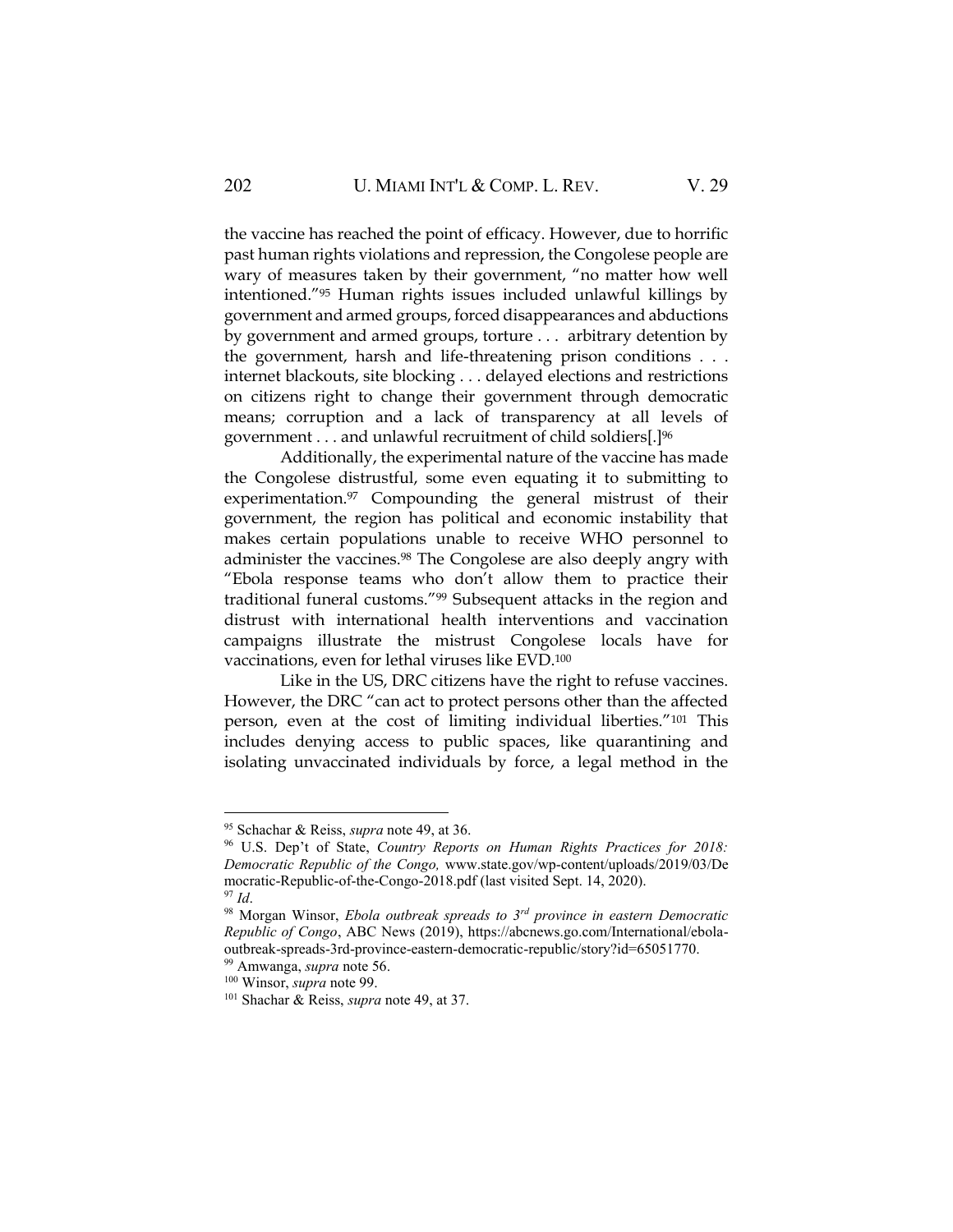DRC.<sup>102</sup> The DRC also imposes criminal sanctions for vaccine refusal and limits the violator's access to schools and jobs. The DRC has taken the position that an objector's refusal to vaccinate not only places their lives at risk but also everyone else's in their community, especially given the highly infectious and lethal nature of EVD.<sup>103</sup> Community protection is a valuable resource to all who need it, including newborn infants and adults who are immunocompromised.

Should the DRC enact harsh mandates that include compulsory vaccination a lá Argentina, the backlash would likely be violent and should be carefully approached if implemented. Given the known violence already occurring at DRC EVD clinics, a mandate on experimental vaccines would not likely be well-received and instead perhaps fuel violence, backlash, resistance, and resentment.<sup>104</sup> Because enforcement is limited—and in the case of inaccessible, war-torn areas, non-existent—it is unlikely to promote public health and/or safety.<sup>105</sup>

#### IV. CONCLUSION

In light of COVID-19, there are multiple options to consider after a comparative law analysis. While criminal sanctions have been utilized differently across the 50 states for not masking, these penalties for vaccine refusal are rare in the United States. Some researchers suggest that imposing financial penalties on noncompliant parents would eradicate measles.<sup>106</sup> In a study of 29 European countries with varying vaccine rates, researchers determined that for every €500 increase in the maximum possible penalty, there was an associated increase of 0.8 percentage points for measles vaccination coverage.<sup>107</sup> In Hungary, for example, parents face a financial penalty of up to  $\epsilon$ 1600 (\$1800 USD) if they choose not to vaccinate their child. The

<sup>107</sup> *Id*.

<sup>102</sup> *Id*.

<sup>103</sup> *See id*.

<sup>104</sup> *Id*. at 39.

<sup>105</sup> *Id*.

<sup>106</sup> *See* Sean T. O'Leary, MD, MPH & Yvonne A. Maldonado, MD, *Vaccine Policies and Disease Incidence Across the Pond: Implications for the United States*, 145 PEDIATRICS: OFF. J. AM. ACAD. PEDIATRICS 1, 2 (2020), https://pediatrics.aappublica tions.org/content/145/2/e20192436.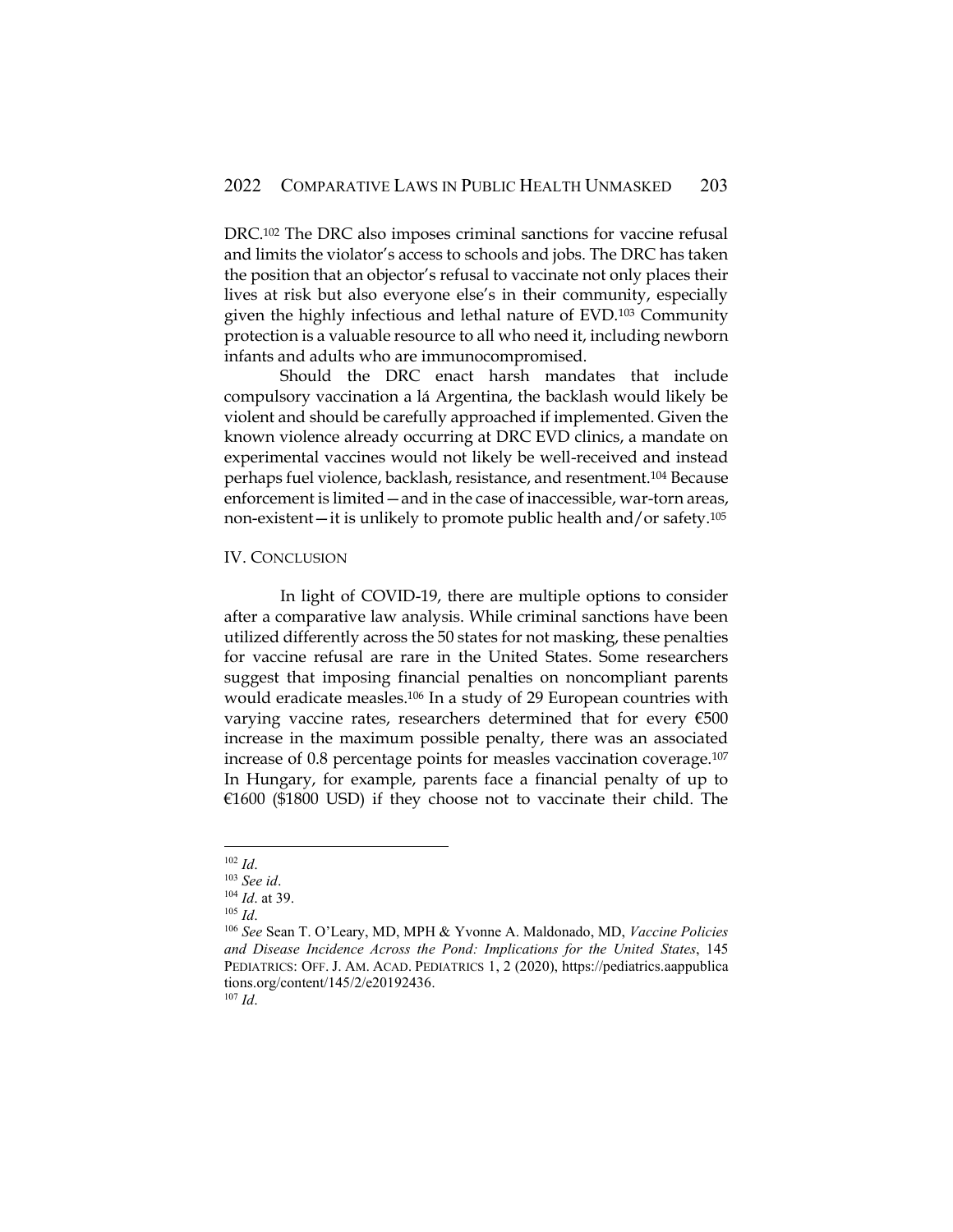result? There are virtually no measles cases in Hungary.<sup>108</sup> The authors go on to add, "importantly, these types of financial penalties may also be fair because it is clear that persons unvaccinated by parental choice place an unneeded financial burden on our health care system."<sup>109</sup>

State governments may need to consider financial penalties because only about two-thirds of adults in the United States say they would take the COVID-19 vaccine.<sup>110</sup> Even if COVID-19 proves to be a seasonal illness with resurgences of variants like influenza, Americans historically have not complied with revaccination. For example, only slightly more than a third (37 percent) of Americans elected to take the influenza vaccine in the 2017-2018 flu season.<sup>111</sup> Similar noncompliance at this level would not be enough to stop the spread of COVID-19. States may be reluctant to mandate experimental vaccines, but there exists precedent that suggests that sometimes the public health threat is significant enough. For example, in 1954, 623,972 American children were injected with another experimental vaccine the polio vaccine.<sup>112</sup> In just 25 years, this devastating and disabling disease was eradicated from the United States due to vaccination efforts.<sup>113</sup>

The Institute of Medicine criticized American public health laws, suggesting that what "underlies many of its defects, is its overall antiquity."<sup>114</sup> Modern effectiveness of public health is reduced when the mandates do not or cannot account for the variety of perceptions, values, and beliefs that drive individuals' vaccination choices. In the United States, for example, ignoring a legacy of maltreatment of Black

<sup>108</sup> *Id*.

<sup>109</sup> *Id*.

<sup>&</sup>lt;sup>110</sup> Bridget Balch, *The Cost of Being Unvaccinated is Rising - Will People Be Willing to Pay the Price?,* ASS'N OF AM. MED. COLL. (Oct. 26, 2021), https://www.aamc. org/news-insights/cost-being-unvaccinated-rising-will-people-be-willing-pay-price.

<sup>111</sup> Centers for Disease Control and Prevention, *Estimates of Flu Vaccination Coverage among Adults* (accessed Sept. 12, 2020), https://www.cdc.gov/flu/fluvax view/coverage-1718estimates.htm.

<sup>112</sup> Marcia Meldrum, *A Calculated Risk: The Salk Polio Vaccine Field Trials of 1954*, BRITISH MED. J. OF CLINICAL RESEARCH, at 1233 (Nov. 1998), https://www .researchgate.net/publication/13491307\_'A\_calculated\_risk'\_The\_Salk\_polio\_vacci ne field trials of 1954.

<sup>113</sup> Centers for Disease Control and Prevention, *Polio Elimination in the United States* (last accessed Oct. 2, 2020), https://www.cdc.gov/polio/what-is-polio/polio-us.html. <sup>114</sup> Institute of Medicine (IOM), *supra* note 28.